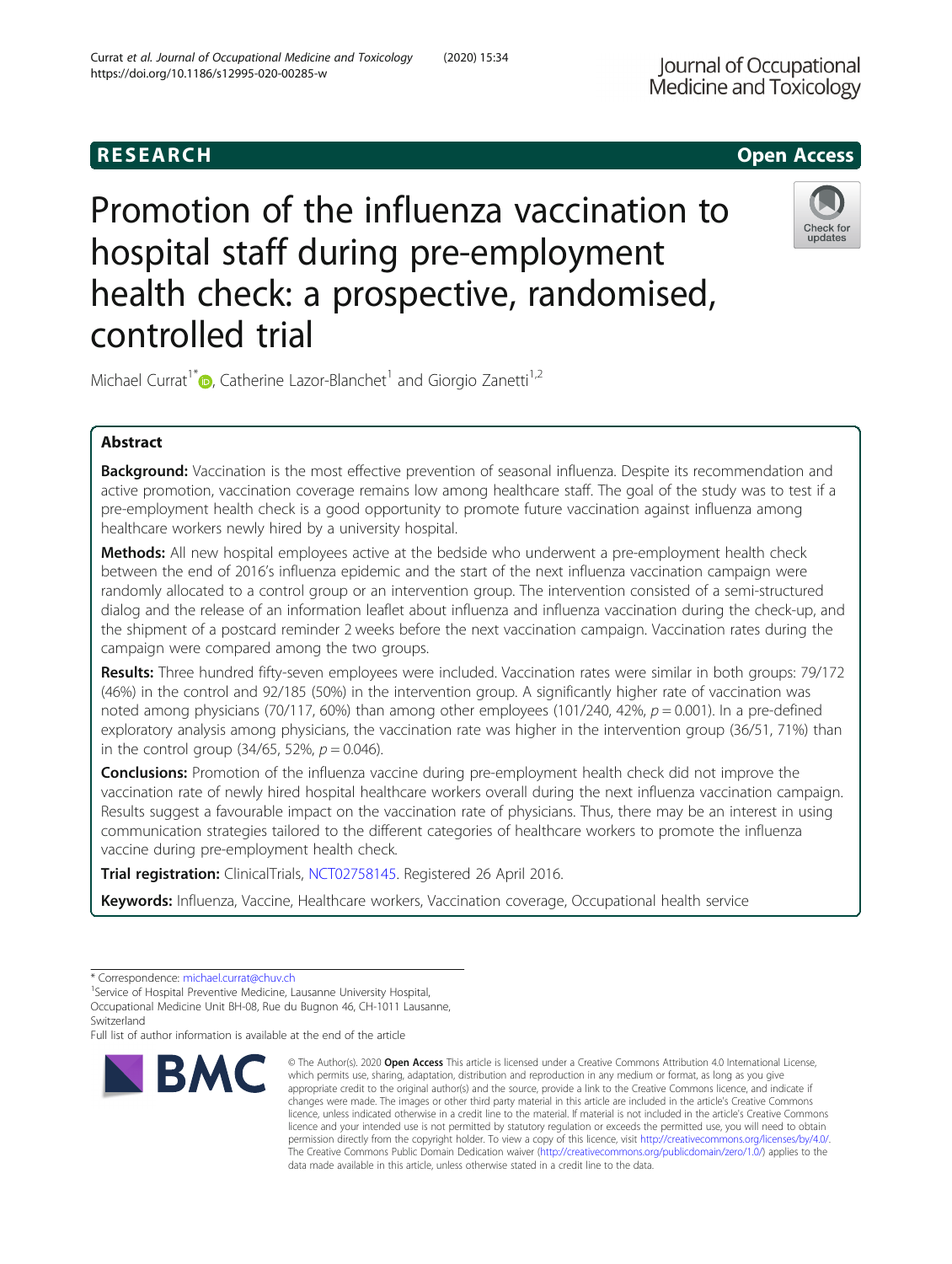nificant number of hospitalisations and deaths every year during its seasonal epidemic period  $[1-3]$  $[1-3]$  $[1-3]$  $[1-3]$ . Vaccination against seasonal influenza is the most effective means of preventing infection [[4\]](#page-5-0). It is specifically recommended for staff in healthcare institutions who are in regular contact with patients. This recommendation is supported by global and national health authorities, such as the World Health Organization [[5\]](#page-5-0), the USA's Center for Disease Control [[6\]](#page-5-0) and Switzerland's Federal Office of Public Health [\[7](#page-5-0)]. Several studies carried out in chronic care institutions for the elderly have shown that reduced mortality rates among residents were directly related to healthcare staff's vaccination against influenza [[8](#page-6-0)–[10\]](#page-6-0). According to one model, the benefits of vaccination in acute care institutions would be the same as those observed in chronic care institutions for the elderly, if not superior [\[11](#page-6-0)]. Healthcare institution employees who are in regular contact with patients are intensively exposed to influenza, with infection rates of over 20% during epidemic periods [[12\]](#page-6-0), and significant consequences in terms of disease transmission to patients and absenteeism [[13\]](#page-6-0).

Influenza vaccination rates in healthcare workers generally remain low, varying from 5 to 54% (mean 24%), in European countries which, like Switzerland, do not make it mandatory [\[14,](#page-6-0) [15](#page-6-0)]. Several elements contributing to this lack of coverage have been identified. Staff vaccination rates are lower when they perceive influenza to be a benign disease with regards to themselves or their families, when they do not believe themselves to be at risk of catching the disease, when they are afraid about the vaccination's potential adverse effects or have doubts about its efficacy, or when the vaccination itself is difficult to access. Fears about injections and the need to get a repeat vaccination annually also have unfavourable effects on staff vaccination rates [[15](#page-6-0)–[17](#page-6-0)].

A variety of complementary actions are recommended for promoting better rates of vaccination coverage among hospital personnel, among which are easy access to vaccination, free vaccination, management commitment, inhouse communication and personnel awareness-raising programmes (posters, intranet messages, in-house magazines, seminars, etc.) [[18](#page-6-0)–[20\]](#page-6-0). A targeted awarenessraising approach aimed towards newly hired hospital personnel could thus be particularly valuable. As these new staff must undergo a pre-employment health check, which generally involves verification of immunological status and vaccination booster injections if necessary, this would seem to be a good opportunity to give out information about influenza and its vaccine.

The present study's aim was therefore to measure the impact of the standardised information given to new hospital staff about influenza and its vaccine on the rate of vaccination by those same staff during the institution's next annual seasonal vaccination campaign.

#### Methods

This monocentric, prospective, randomised, controlled trial took place in a tertiary, 1522-bed university teaching hospital with 11,039 employees, in the Frenchspeaking region of Switzerland. All employees aged ≥18 years old, who underwent a pre-employment health check between the end of 2016's influenza epidemic and 31 October 2016 (the eve of the start of the next influenza vaccination campaign) and who directly delivered care or services to patients were eligible for participation in the study. It should be noted that employees who underwent a pre-employment health check may have been starting their first job in the hospital, have been rehired or may have been current employees who were taking on a new professional role or departmental posting. No exclusion criteria were applied.

The employees included in the study were randomly allocated 1:1 to one of two parallel groups based on a computer-generated seven-digit identification number that is attributed to each one on hiring, by order of commencement of their duties, regardless of all other parameters. The intervention and control groups were thus made up of the odd-numbered and even-numbered employees, respectively. The control group underwent the usual pre-employment health check only. The intervention group also underwent an additional three-phase intervention. During the health check, as phase one, a nurse experienced in immunisation gave a short, standardised briefing about the issues at stake surrounding influenza, current recommendations about influenza vaccination and the hospital's annual vaccination campaign, as well as a semi-structured interview about any previous influenza vaccinations the new employee might have had. The nurse then answered any questions which the employee might have, referring to a physician if necessary. Immediately after the interview, as phase two, the nurse gave new employees an information leaflet including key messages, answers to frequently asked questions, links to internet sites of reference and a contact address in case of any further questions (see Additional file [1](#page-5-0)). The nurse also informed them that they would receive a reminder by mail about this information at the start of the next annual seasonal influenza vaccination campaign. Phase three, at the start of the vaccination campaign, involved sending those employees an informative postcard reminder (see Additional file [2](#page-5-0)) about the material given to them during their preemployment health check and inviting them to get vaccinated for free at one of the various dedicated locations around the hospital campus. The contents of all this

Influenza is an infectious disease responsible for a sig-

Background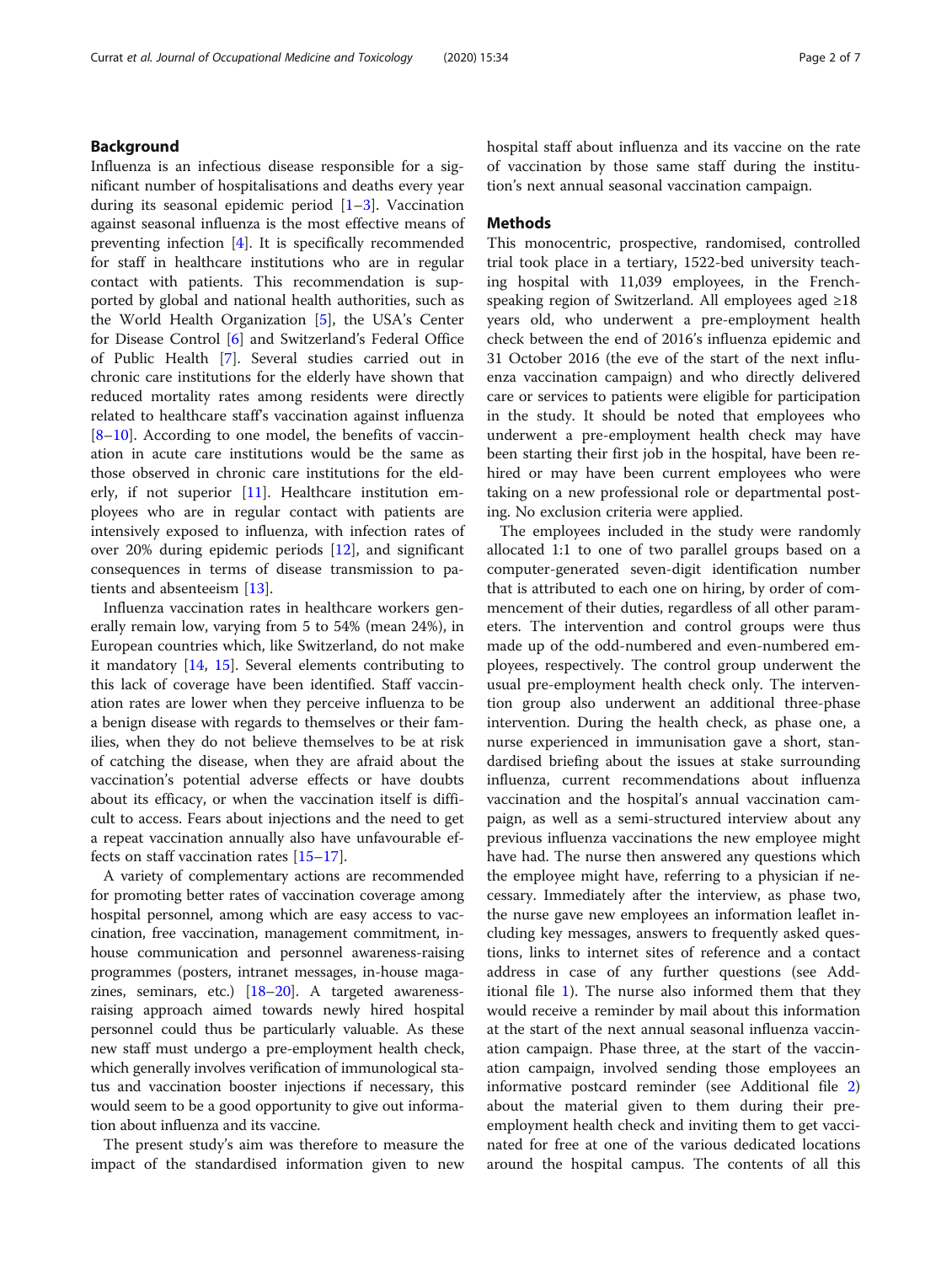documentation were designed in collaboration with communication specialists; they were evidence-based, as they took into account data from the literature on the determinants of influenza vaccination uptake among healthcare workers [\[16](#page-6-0), [21,](#page-6-0) [22\]](#page-6-0).

The hospital-wide vaccination campaign against seasonal influenza (starting 1 November 2016) continued until the end of the seasonal influenza epidemic (on 25 February 2017 in Switzerland). Not only did the Occupational Health Unit offer free vaccination against seasonal influenza to all hospital staff but it was also set up at a series of provisional vaccination points in highly frequented areas around the hospital campus and delegated vaccinators in each major department. The campaign was backed by a communication and awareness-raising programme using posters, posts on the hospital intranet and a series of educational video messages which could be uploaded onto smartphones by scanning the QR code on stickers located throughout the institution. It should be noted that during the seasonal influenza epidemic, unvaccinated personnel working in care units are required to wear a surgical mask at all times.

Data on age, sex, nationality, marital status, profession, previous employment in the hospital, ongoing training, self-reported asthma or allergies, and administration or not of the influenza vaccine during the next influenza vaccination campaign, were extracted from employees' computerised medical records. Nationalities were categorised as Swiss or others, and professions were categorised as physicians, patient-care employees (including nurses, nursing and care assistants, physiotherapists and occupational therapists) and others (technical, logistical, administrative and psychosocial personnel).

Employees initially included in the study who subsequently left the hospital before the start of the influenza vaccination campaign were lost to follow-up and were thus excluded from the final analysis. Sampling was defined pragmatically so as to include all the staff eligible between the end of one year's seasonal influenza epidemic and the start of the next influenza vaccination campaign. On the basis of previous years' data, the sample was estimated at 400 new employees. By applying the average vaccination coverage rate of 45% to the control group (the coverage rate observed across all hospital staff in the year before the study), a sample of 200 employees in each group would give the study a power of 0.85 to detect a significant 60% difference in vaccination coverage in the intervention group. The primary assessment criteria were the rates of influenza vaccination in the intervention and control groups. Exploratory comparisons were also made between subgroups of employees. Statistical analyses were made using STATA 15.0 software (StataCorp, College Station, Texas 77,845). Continuous variables were compared using the

Wilcoxon rank sum test, and proportions were compared using the chi-squared test or Fisher's exact test, as appropriate. All tests were bi-directional. A multivariate logistic regression was also performed to take into account any potential residual disequilibria between groups. Covariables were selected using a stepwise process which maintained the group in the model. Excluded covariables were then tested as potential confounding factors in the final model. A value of  $p < 0.05$ was considered to be statistically significant.

This study was approved by the Human Research Ethics Committee of the Canton Vaud, BASEC number 2016–00296, and was registered in the American database of clinical trials, [www.clinicaltrials.gov,](http://www.clinicaltrials.gov) as NCT02758145.

#### Results

The study protocol included a total of 379 employees: 183 in the control group and 196 in the intervention group (Fig. [1\)](#page-3-0). Twenty-two employees  $($  < 1%), 11 from each group, were lost to follow-up and were thus excluded from our analysis. The two groups' demographic characteristics are shown in Table [1](#page-3-0). Despite randomisation, mean age was significantly lower and the proportion of physicians was significantly higher in the control group than in the intervention group.

Table [2](#page-4-0) compares vaccination rates as a function of the variables observed. In the control group, 79/172 (46%) employees were vaccinated during the vaccination campaign which followed their inclusion in the study; the proportion was 92/185 (50%) in the intervention group, a difference that was not significant. A significantly higher rate of vaccination was noted among physicians than among other professions, and that rate was significantly lower among staff undergoing training and professions other than physicians or patient-care employees. Furthermore, we noted that vaccination rates were close to being significantly higher among staff who stated that they were asthmatic or who were considered new employees. The mean age was identical (32.1 years) among the employees who did and did not get vaccinated.

According to the multivariate analysis (Table [3](#page-4-0)), being a physician, self-reported previous asthma and being a new employee appeared to be independent predictors of getting an influenza vaccination. Being a healthcare professional other than a physician or a patient-care employee was a predictor of non-vaccination. The intervention's impact, however, was not significant.

Several subgroups underwent an exploratory analysis. The influenza vaccination rate among physicians in the intervention group was significantly higher (36/51, 71%) than that for physicians in the control group (34/65, 52%,  $p < 0.05$ ), corresponding to a relative risk of 1.35 (95%CI 1.01–1.81). For this subgroup, the intervention's positive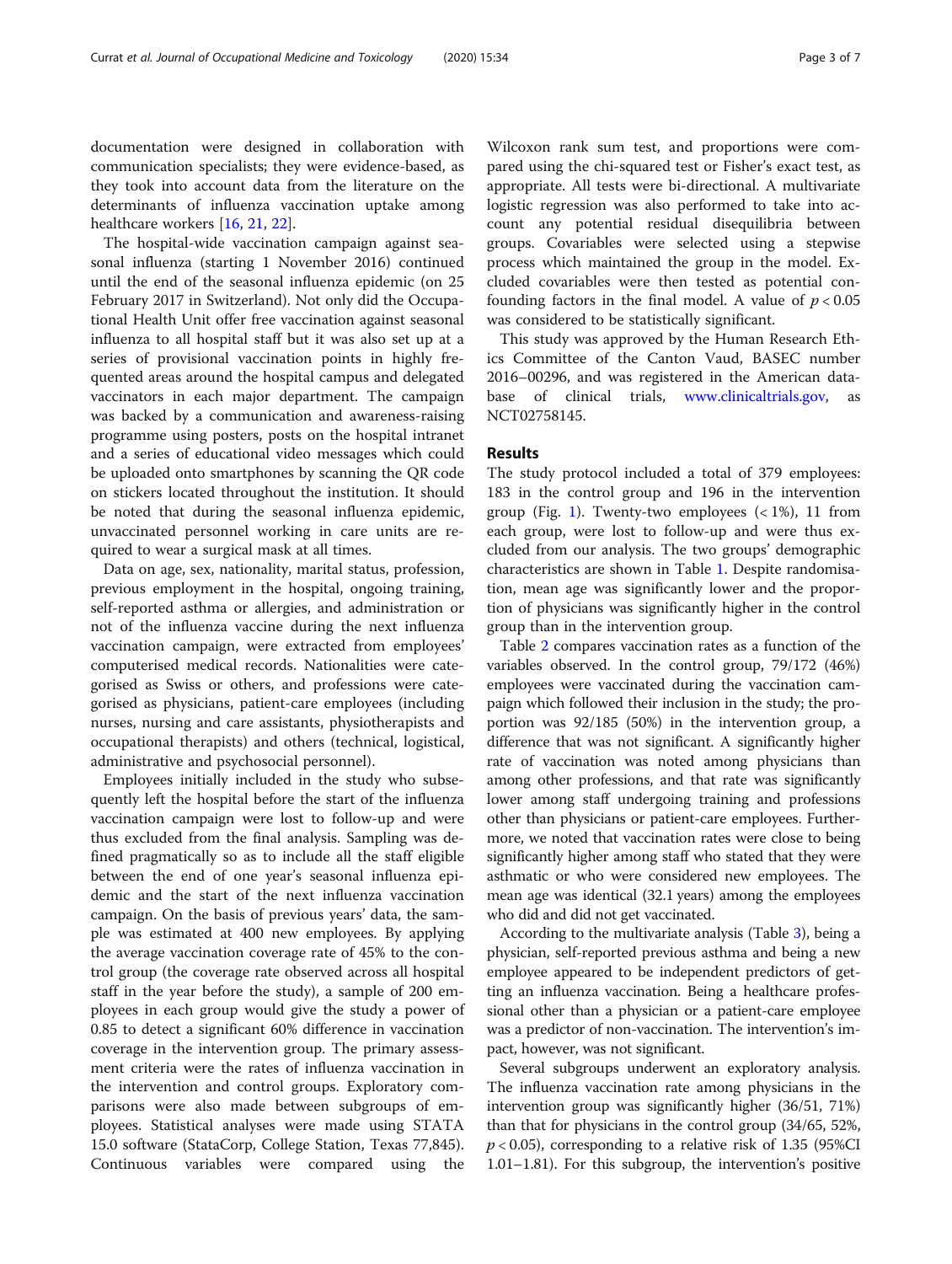<span id="page-3-0"></span>

|  |  |  | Table 1 Study population characteristics |
|--|--|--|------------------------------------------|
|--|--|--|------------------------------------------|

| <b>Characteristics</b>                  | Control<br>group<br>$(n = 172)$ | Intervention<br>group<br>$(n = 185)$ |
|-----------------------------------------|---------------------------------|--------------------------------------|
| Mean age, years (standard<br>deviation) | 33.0 $(8.1)^*$                  | $31.3(7.3)^{*}$                      |
| Female sex, n (%)                       | 118 (69)                        | 139 (75)                             |
| Married, n (%)                          | 39 (23)                         | 45 (24)                              |
| Swiss nationality, n (%)                | 89 (52)                         | 95 (51)                              |
| Allergies, n (%)                        | 49 (29)                         | 52 (28)                              |
| Asthma, n (%)                           | 11 $(6.4)$                      | 9(4.9)                               |
| New employee, n (%)                     | 81 (47)                         | 106(57)                              |
| Staff undergoing training, n (%)        | 6(3.5)                          | 15(8.1)                              |
| Physician, n (%)                        | 65 (38)*                        | 51 $(28)$ *                          |
| Patient-care employee, n (%)            | 72 (42)                         | 86 (47)                              |
| Other personnel, n (%)                  | 35 (20)                         | 48 (26)                              |

 $*$  P value  $< 0.05$ 

impact on the vaccination rate remained close to statistical significance in the multivariate analysis (OR 2.10, 95%CI 0.94–4.69). The analyses in the other subgroups (see Additional file [3](#page-5-0)) didn't yield interesting results.

### **Discussion**

In this randomised study conducted in a tertiary university teaching hospital, an awareness-raising intervention about influenza vaccination during the pre-employment health checks was not associated with any significant modification in vaccination coverage during the next campaign of vaccination against seasonal influenza. Results did, however, suggest the positive impact of awareness-raising on physicians, with a vaccination coverage rate moving from 52 to 71%.

The intervention consisted of a standardised oral briefing given by a nurse during personnel's pre-employment health check. This was accompanied by written documentation and an invitation for free vaccination in the form of a postcard sent to the staff member's home at the start of the next seasonal influenza vaccination campaign. To the best of our knowledge, no such intervention has been previously described. Furthermore, the present study is one of few to use a randomised,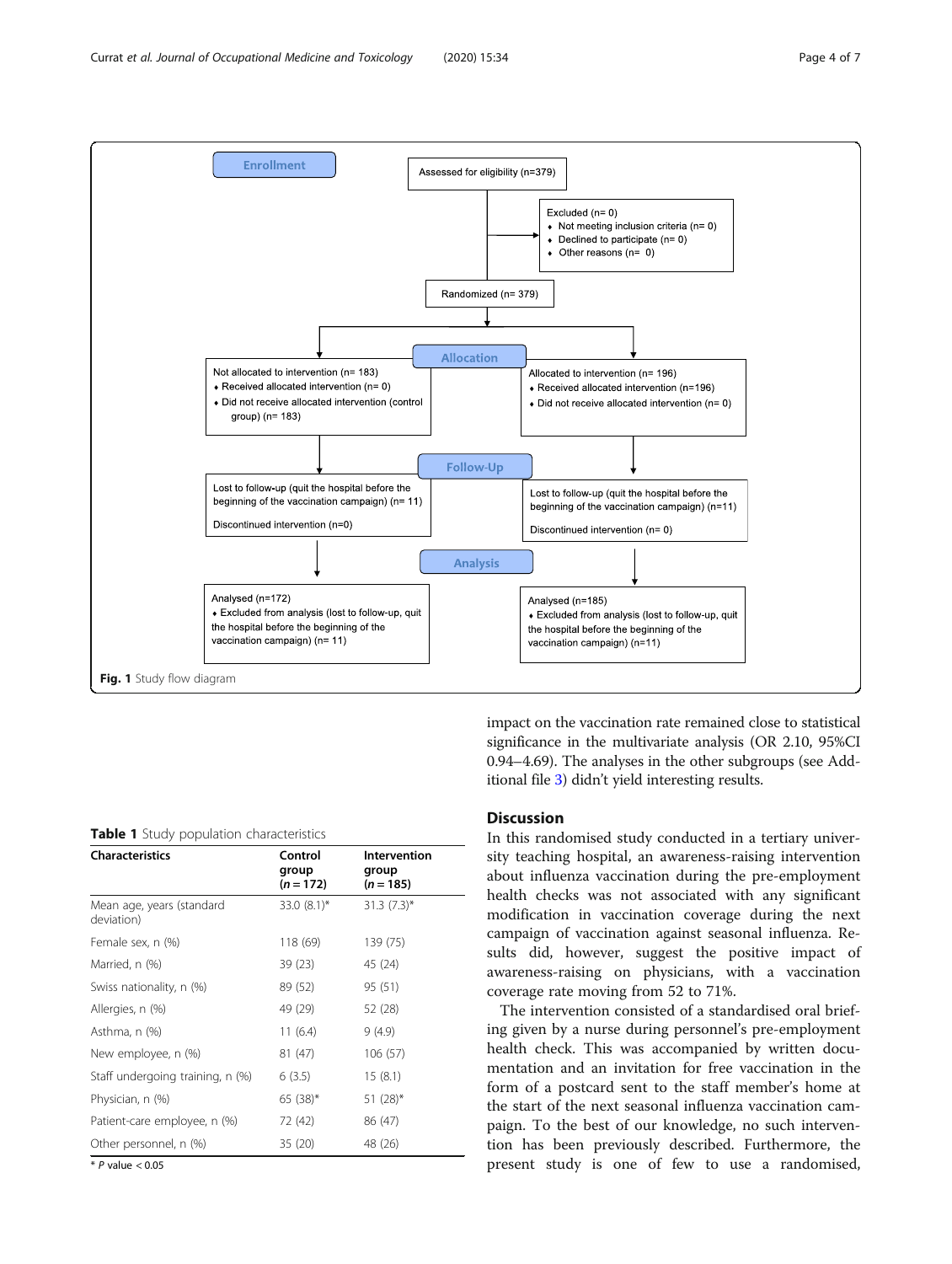|                       | Characteristic n (%) of vaccinated employees<br>among those with<br>the characteristic | n (%) of vaccinated<br>employees without<br>the characteristic |
|-----------------------|----------------------------------------------------------------------------------------|----------------------------------------------------------------|
| Intervention<br>group | 92 (50)                                                                                | 79 (46)                                                        |
| Female sex            | 123 (48)                                                                               | 48 (48)                                                        |
| Married               | 46 (55)                                                                                | 125 (46)                                                       |
| Swiss                 | 88 (48)                                                                                | 83 (48)                                                        |

98 (52) 73 (42)

5 (24)\* 157 (48)\*

75 (48) 103 (51)

26 (31)\*\* 145 (53)\*\*

Allergies 54 (54) 117 (46) Asthma 14 (70) 157 (47)

Physician 70 (60)<sup>\*\*</sup> 101 (42)<sup>\*\*</sup>

<span id="page-4-0"></span>Table 2 Vaccination rate by enrolled employees' characteristics

| * P value $< 0.05$ ; ** P value $< 0.01$ |  |
|------------------------------------------|--|
|------------------------------------------|--|

nationality

New hospital employee

Patient-care employee

Other personnel

Staff undergoing training

controlled design to evaluate the impact of measures encouraging influenza vaccination in healthcare personnel. Indeed, the majority of published studies on this topic used quasi-experimental before-and-after-type designs. However, that type of design is more subject to confounding, and it can be influenced by variations in the severity of seasonal influenza epidemics and the population's perceptions of the disease.

Several studies have shown that programmes comprising of numerous complementary interventions (free vaccinations, flexible workplace vaccine delivery, educational materials, etc.), strong commitment by management and leaders, and personnel specifically dedicated to the programme can indeed improve influenza vaccination coverage among hospital staff [\[23](#page-6-0)–[25\]](#page-6-0). Despite these findings, vaccination coverage rates generally remain low, with a mean of 24% in European countries [[14\]](#page-6-0). Research on innovative complementary approaches to improve coverage via studies such as the present one remains important.

Table 3 Multivariate analysis of the predictors of influenza vaccination

| Variable              | <b>Odds Ratio</b> | 95% Conf. Interval |  |  |  |
|-----------------------|-------------------|--------------------|--|--|--|
| Intervention group    | 1.26              | $0.81 - 1.96$      |  |  |  |
| Self-reported asthma  | 2.92              | 1.03-8.26          |  |  |  |
| New hospital employee | 1.88              | $1.19 - 2.95$      |  |  |  |
| Physician             | 1.87              | $1.13 - 3.10$      |  |  |  |
| Other personnel       | 0.44              | $0.25 - 0.79$      |  |  |  |

The present study's negative overall results may seem surprising considering that each new employee underwent an individual consultation with an occupational health nurse—an occasion which seems ideally suited to promote vaccination. Our findings showed that this measure did not deliver a significant enough stimulation. We could also hypothesise that, for a large proportion of the population studied, the first phase of the intervention came long before staff needed to decide about whether or not to be vaccinated. Additionally, the intervention's positive impact on the subgroup of physicians suggests that measures may need to be better adapted to different subgroups of hospital employees. Finally, except for mandatory vaccination [[23,](#page-6-0) [24,](#page-6-0) [26\]](#page-6-0), literature suggests that an isolated, individual intervention measure is unlikely to increase vaccination coverage rates in any significant way [\[23](#page-6-0)–[25,](#page-6-0) [27](#page-6-0)–[29](#page-6-0)].

The physicians included in the present study reached a significantly higher vaccination rate (60%) than other employees (42%). Several studies have had similar findings [[28](#page-6-0), [30\]](#page-6-0). Furthermore, an analysis limited to the subgroup of physicians suggested that the intervention significantly increased that population's rate of vaccination by 35%. Although the intervention's impact on the subgroup of physicians was close to statistical significance in the multivariate analysis, this result should be considered carefully as it was not the study's primary objective. It does, nevertheless, suggest that the intervention could have a different impact on different healthcare professions. Indeed, this hypothesis is corroborated by a 2017 study carried out in a South Korean tertiary hospital [\[31](#page-6-0)] that also showed that individual, person-to-person awareness-raising was associated with an increased vaccination coverage rate among physicians only. A range of studies have shown the need to provide specific messages adapted to different professional groups as each category has different representations of, and attitudes towards, seasonal influenza vaccination [[23,](#page-6-0) [24,](#page-6-0) [32](#page-6-0)]. With this in mind, future research should examine how to differentiate awareness-raising according to the specific target audiences taking part in preemployment health checks.

This study had some limitations. Firstly, its statistical power was limited by the necessity to include a pragmatic sample of the employees invited to their preemployment health check between the end of one seasonal influenza epidemic and the start of the vaccination campaign for the next one. It would have been ethically inexcusable to have a control group that would not receive any information during the seasonal influenza epidemic or during the vaccination campaign. We also had a smaller potential sample because the seasonal influenza epidemic which preceded our study finished late (second half of April 2016). Furthermore, the study took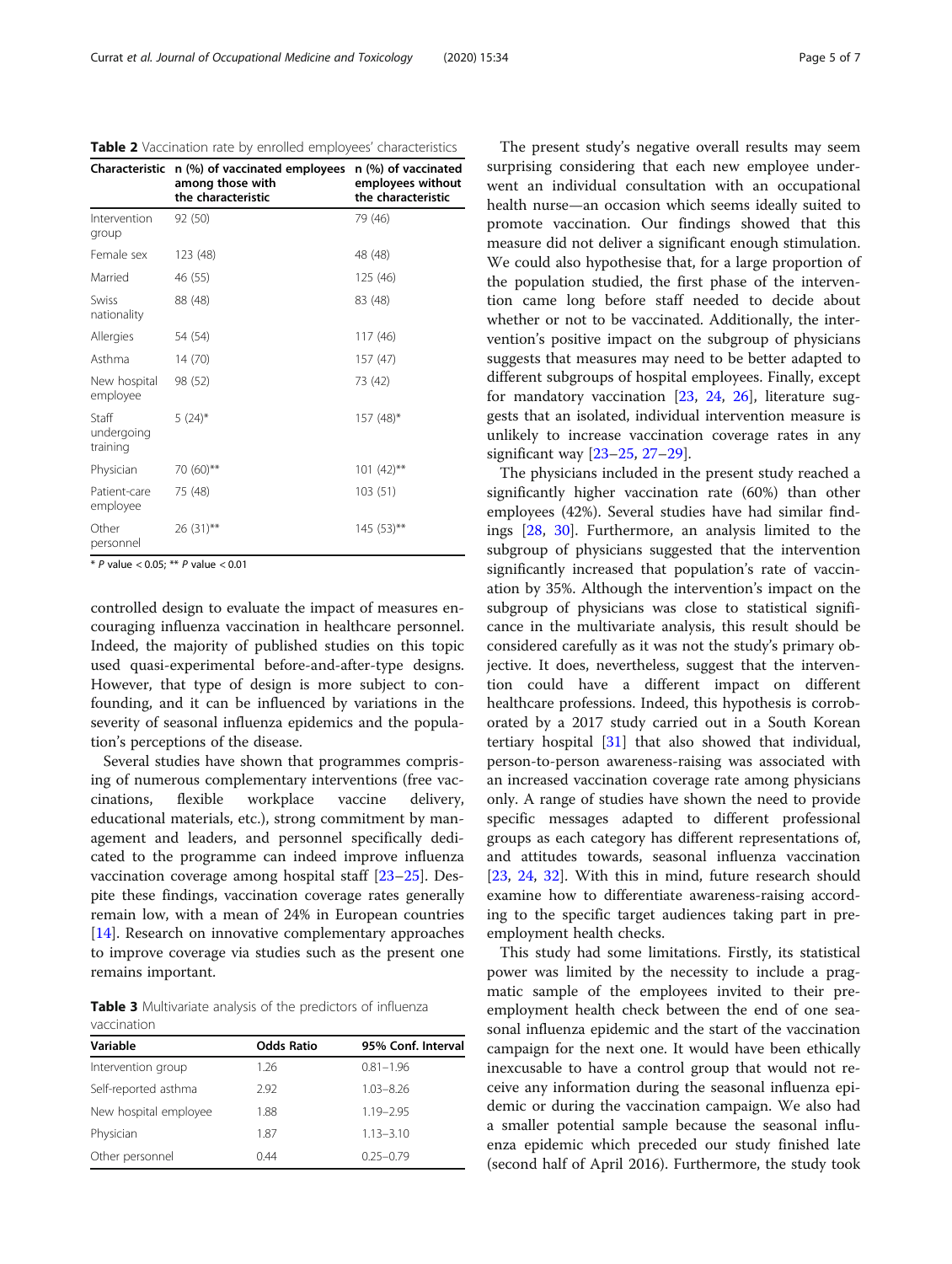<span id="page-5-0"></span>place within the context of a significant overall increase in the total hospital seasonal influenza vaccination coverage. The rate went up to 51% during the vaccination campaign included in our study, compared to 43% 2 years before. This overall trend may well have reduced the probability of identifying our intervention's impact on new personnel.

Secondly, randomisation did not allow a perfect balance between the two experimental groups in terms of age, profession and professional experience within our institution. Nevertheless, our multivariate analysis did not suggest that this imbalance could have masked any significant interventional impact.

Thirdly, it was impossible to guarantee total independence between the two experimental groups. Personnel in the intervention group could easily have spoken about their health check experience to personnel in the control group, thus constituting a contamination of the control group that would attenuate the intervention's measurable impact. We believe the potential for such a bias is small, however, because the 357 personnel included in the study were spread across a university hospital campus with over 10,000 employees.

Fourthly, there was no pilot phase to test the readability and intelligibility of the information material used. Although these materials were developed with communication specialists, their use in a pilot phase would have ensured that they were understandable to all study participants.

Finally, the primary outcome indicator (influenza vaccination during the seasonal influenza vaccination campaign which followed enrolment in the study) could have been affected by an observation bias if employees were vaccinated outside of the institution and were therefore falsely considered as unvaccinated. It is doubtful, however, that such a potential bias played a significant role in our results as influenza vaccinations are administered for free across our institution but have to be paid for elsewhere.

#### Conclusions

An intervention during the pre-employment health check of newly employed hospital personnel had no significant effect on the ensuing influenza vaccination coverage rate. However, the results suggest a favourable impact on the coverage rate in the subgroup of physicians. Consequently, similar interventions promoting information and briefings specifically tailored to different categories of healthcare professionals deserve further research. The success of programmes aimed at improving the influenza vaccination coverage rates among hospital personnel rests primarily on combining complementary and synergistic actions that should be implemented over the long term.

#### Supplementary Information

The online version contains supplementary material available at [https://doi.](https://doi.org/10.1186/s12995-020-00285-w) [org/10.1186/s12995-020-00285-w](https://doi.org/10.1186/s12995-020-00285-w).

#### Additional file 1. Information leaflet.

Additional file 2. Informative postcard reminder. Additional file 3. Exploratory comparisons in other subgroups.

#### Acknowledgements

Not applicable.

#### Authors' contributions

All authors were involved in the design of the study, the analysis and interpretation of the data, and the writing and revision of the article. All authors read and approved the final manuscript.

#### Funding

Not applicable.

#### Availability of data and materials

The datasets used and/or analysed during the current study are available from the corresponding author on reasonable request.

#### Ethics approval and consent to participate

Ethics approval was granted by the Human Research Ethics Committee of the Canton Vaud, BASEC number 2016–00296.

#### Consent for publication

Not applicable.

#### Competing interests

The authors declare that they have no competing interests.

#### Author details

<sup>1</sup>Service of Hospital Preventive Medicine, Lausanne University Hospital Occupational Medicine Unit BH-08, Rue du Bugnon 46, CH-1011 Lausanne, Switzerland. <sup>2</sup>Faculty of Biology and Medicine, University of Lausanne, CH-1015 Lausanne, Switzerland.

#### Received: 26 June 2020 Accepted: 10 November 2020 Published online: 18 November 2020

#### References

- 1. FOPH. Grippe saisonnière 2014/2015: Epidémiologie, virologie, approvisionnement en vaccins et composition des vaccins. Bulletin. 28:529– 37 In: OFSP Bull. 2015. [http://www.bag-anw.admin.ch/2016\\_meldesysteme/](http://www.bag-anw.admin.ch/2016_meldesysteme/sentinella/publikationen/2015%20Saisonale%20Grippe%202014-2015_f.pdf) [sentinella/publikationen/2015%20Saisonale%20Grippe%202014-2015\\_f.pdf.](http://www.bag-anw.admin.ch/2016_meldesysteme/sentinella/publikationen/2015%20Saisonale%20Grippe%202014-2015_f.pdf) Accessed 11 Dec 2018.
- 2. Russell K. Update: influenza activity United States, October 4, 2015– February 6, 2016. MMWR Morb Mortal Wkly Rep. 2016. [https://doi.org/10.](https://doi.org/10.15585/mmwr.mm6506a3) [15585/mmwr.mm6506a3](https://doi.org/10.15585/mmwr.mm6506a3).
- 3. Public Health Agency of Canada. FluWatch report: May 1 to May 21, 2016 (weeks 18–20). In: aem. 2016. [https://www.canada.ca/en/public-health/](https://www.canada.ca/en/public-health/services/publications/diseases-conditions/fluwatch-report-may-1-21-2016-weeks-18-20.html) [services/publications/diseases-conditions/fluwatch-report-may-1-21-2016](https://www.canada.ca/en/public-health/services/publications/diseases-conditions/fluwatch-report-may-1-21-2016-weeks-18-20.html) [weeks-18-20.html](https://www.canada.ca/en/public-health/services/publications/diseases-conditions/fluwatch-report-may-1-21-2016-weeks-18-20.html). Accessed 25 Sept 2017.
- 4. Nicoll A, Sprenger M. Low effectiveness undermines promotion of seasonal influenza vaccine. Lancet Infect Dis. 2013;13:7–9.
- 5. WHO Influenza (Seasonal). In: WHO. [https://www.who.int/news-room/fact](https://www.who.int/news-room/fact-sheets/detail/influenza-(seasonal))[sheets/detail/influenza-\(seasonal\).](https://www.who.int/news-room/fact-sheets/detail/influenza-(seasonal)) Accessed 11 Dec 2018.
- Centers for Disease Control and Prevention. Immunization of Health-Care Personnel, Recommendations of the Advisory Committee on Immunization Practices (ACIP), Morbidity and Mortality Weekly Report Vol.60/No.7. 2011. [https://www.cdc.gov/mmwr/pdf/rr/rr6007.pdf.](https://www.cdc.gov/mmwr/pdf/rr/rr6007.pdf) Accessed 11 Dec 2018.
- 7. FOPH. Recommandations pour la vaccination contre la grippe, Directives et recommandations. 2011. [https://www.bag.admin.ch/dam/bag/fr/](https://www.bag.admin.ch/dam/bag/fr/dokumente/mt/i-und-b/richtlinien-empfehlungen/empfehlungen-spezifische-erreger-krankheiten/grippe/grippe-empfehlungen-grippeimpfung.pdf.download.pdf/emp-r-e-2011-vaccination-grippe.pdf) [dokumente/mt/i-und-b/richtlinien-empfehlungen/empfehlungen](https://www.bag.admin.ch/dam/bag/fr/dokumente/mt/i-und-b/richtlinien-empfehlungen/empfehlungen-spezifische-erreger-krankheiten/grippe/grippe-empfehlungen-grippeimpfung.pdf.download.pdf/emp-r-e-2011-vaccination-grippe.pdf)[spezifische-erreger-krankheiten/grippe/grippe-empfehlungen](https://www.bag.admin.ch/dam/bag/fr/dokumente/mt/i-und-b/richtlinien-empfehlungen/empfehlungen-spezifische-erreger-krankheiten/grippe/grippe-empfehlungen-grippeimpfung.pdf.download.pdf/emp-r-e-2011-vaccination-grippe.pdf)[grippeimpfung.pdf.download.pdf/emp-r-e-2011-vaccination-grippe.pdf.](https://www.bag.admin.ch/dam/bag/fr/dokumente/mt/i-und-b/richtlinien-empfehlungen/empfehlungen-spezifische-erreger-krankheiten/grippe/grippe-empfehlungen-grippeimpfung.pdf.download.pdf/emp-r-e-2011-vaccination-grippe.pdf) Accessed 11 Dec 2018.